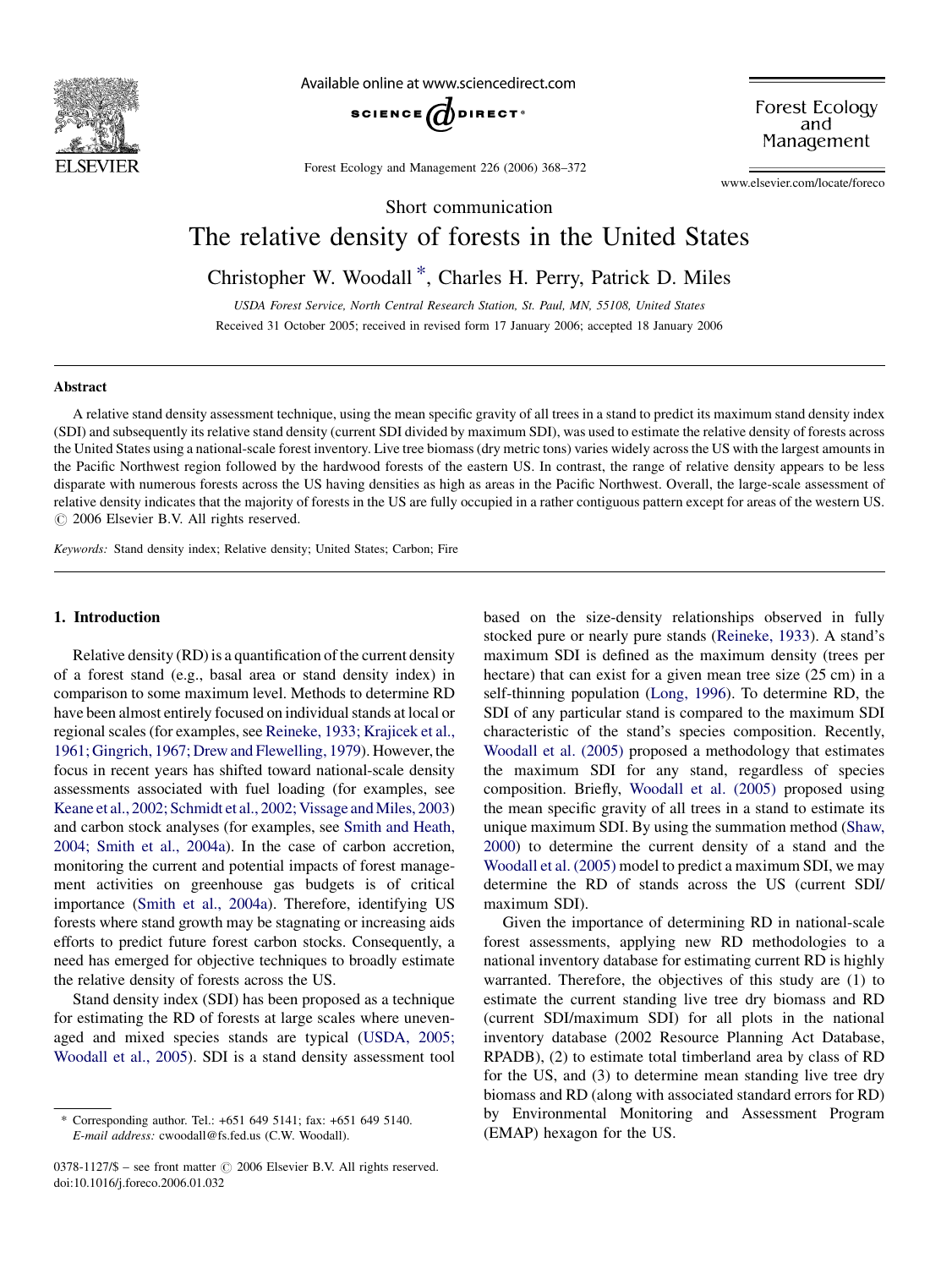## 2. Methods

# 2.1. Data

Individual plot data from the 2002 RPADB [\(Smith et al.,](#page-3-0) [2004b](#page-3-0)) were used as observations in this study. The RPADB database contains plot and tree data predominantly collected by the USDA Forest Service's Forest Inventory and Analysis (FIA) program. Briefly, the plot design for FIA inventory plots consists of four 7.2-m fixed-radius subplots spaced 36.6 m apart in a triangular arrangement with one subplot in the center. All trees, with a diameter at breast height of at least 12.7 cm, are inventoried on forested subplots. The majority of plots in the RPADB consisted of FIA plots, while remaining plots were from National Forest System and Bureau of Land Management inventories. For further information on the RPADB and the FIA sample design, refer to [Smith et al. \(2004b\)](#page-3-0) and [Bechtold and](#page-3-0) [Patterson \(2005\)](#page-3-0). The study dataset consisted of inventory plots that were at least partially forested (at least one part of any inventory plot had a forest condition present) from the RPADB (note: Alaska, Hawaii, and US territories were not included in the analysis due to lack of data). Furthermore, because the inventory plots typically consisted of spatially disparate subplots, plots were sometimes separated into separate observations based on forest conditions such as different forest types or stand conditions (clear-cut versus old-growth; for condition information see [Bechtold and Patterson, 2005\)](#page-3-0). The study dataset consisted of 127,851 inventory plots; which, due to differing forest conditions on individual plots, resulted in 135,104 observations.

#### 2.2. Analysis

The total standing live tree dry biomass (metric tons/ hectare), mean specific gravity for all trees, and SDI (summation method) were determined for each plot in the RPADB. The specific gravity for all study trees was based on data available from the USDA Forest Service's Forest Products Laboratory ([USDA, 1999](#page-3-0)). For very rare tree species missing published specific gravity (SG) information, a default conifer and hardwood SG was used [\(USDA, 1999](#page-3-0)). The current SDI was determined for each plot by using the summation method:

$$
SDI = \sum tph_i \left(\frac{DBH_i}{25}\right)^{1.6}
$$
 (1)

where  $DBH_i$  is the midpoint of the *i*th diameter class (cm) and  $tph<sub>i</sub>$  is the number of trees per hectare in the *i*th diameter class ([Long and Daniel, 1990; Long, 1995; Shaw, 2000](#page-3-0)). To determine the RD of each plot, the maximum SDI for each plot was estimated using a maximum SDI model:

$$
E(SDI_{\text{max}}) = 3546.7 - 3927.3(SG_{\text{m}})
$$
 (2)

where  $E(\cdot)$  is statistical expectation and  $SG<sub>m</sub>$  is the mean specific gravity for each study plot [\(Woodall et al., 2005\)](#page-4-0). Maximum SDI model (Eq. (2)) parameter estimates are for estimating a 99th percentile maximum SDI. These parameter estimates were used in this study as surrogate estimates for the maximum SDI model because of their superior fit. RD was estimated by dividing the SDI by  $SDI_{max}$  for each plot.

Each plot was assigned to an EMAP hexagon. EMAP is a map produced by the US Environmental Protection Agency ([Overton et al., 1990; White et al., 1992\)](#page-3-0) where a hexagonal (64,800 ha) array is superimposed across the US. Mean biomass and RD were computed for all the plots within each EMAP hexagon. Additionally, standard errors were computed for all mean RD's by EMAP hexagon. Up to 16 RPADB plots were located within each EMAP hexagon sometimes resulting in 20+ observations due to multiple forest conditions, while in sparsely forested regions of the US substantially less RPADB observations constituted the mean. For hexagons in which only one RPADB observation was present (9% of hexagons containing RPADB observations), the mean RD was the value of the single RPADB observation, while the standard error was null. In order to determine total forest areas by class of RD, forest area population estimators were applied to the RPADB plots ([Smith et al., 2004b\)](#page-3-0). In order to remove non-forest areas from EMAP hexagons, a non-forest mask using a classified National Land Cover Dataset (NLCD, [Vogelmann et al., 2001](#page-4-0)) was used in all maps.

### 3. Results and discussion

Total standing live tree dry biomass varied as expected across the US [\(Fig. 1](#page-2-0)). The largest amounts of biomass are located in western Oregon and Washington, along with northwestern California. Moderate levels of biomass are located along the Appalachian Mountains, from northern Georgia into central Maine, encompassing much of the hardwood region of the US. The rest of the US is occupied by forests containing between 1 and 100 m/ha on average, with infrequent and possibly random locations of extremely heavy biomass accumulations (200+ m/ha). Although these findings are not unique, they are a crucial component to evaluating RDs and subsequent forest growth or thinning opportunities.

The RD of forests across the US varied in a pattern similar to standing live tree dry biomass [\(Fig. 2](#page-2-0)). RD was highest for forests in the Pacific Northwest and for hardwood forests of the Mid-Atlantic and Appalachian Mountains. Forest areas of the Rocky Mountains were also estimated as having a high RD; however, these areas are not as expansive and contiguous as the Pacific Northwest or eastern central hardwoods. Relative density measures, such as SDI, may underestimate RD in extremely arid areas where stockability may become an issue (for example, see [Cochran et al., 1994\)](#page-3-0). Therefore, forests in xeric western environments may have even higher RDs than estimated by this study. Forests estimated as having very low RDs broadly included eastern Oregon, southern Idaho, Minnesota, southern Wisconsin, lower Michigan, and the southeastern pine areas of Georgia, Alabama, Mississippi, and Louisiana. The range of RDs was smaller than the range of biomass estimates. Numerous areas of the US have high RDs equivalent to those of the Pacific Northwest: eastern hard-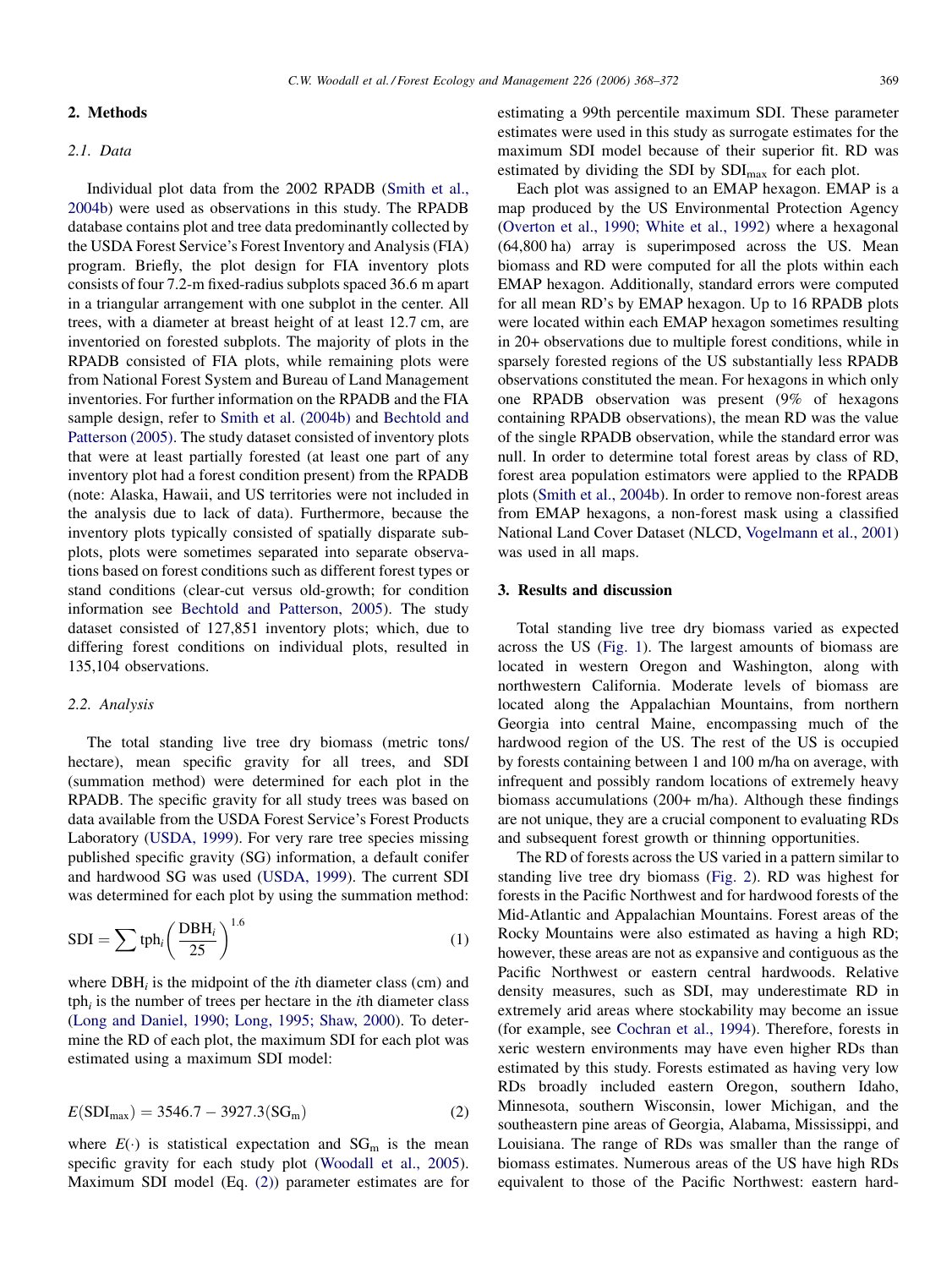<span id="page-2-0"></span>

Fig. 1. Mean forest biomass (metric tons/hectare) of all RPA inventory observations by EMAP hexagon across the US.



Fig. 2. Mean relative density of all RPA inventory observations by EMAP hexagon across the US.

woods; most forest areas of the Rockies; northern areas of Wisconsin and Michigan, hardwood forests of Missouri, Indiana, and Arkansas; and scattered coastal areas of the Carolinas. Because RD may be better correlated with a stand's current stage of development than its total biomass ([Oliver and](#page-3-0) [Larson, 1996](#page-3-0)), the distribution of RDs across the US is likely driven by regional and local forest stand disturbance and development events.

Population estimates indicate that over 80% of forests in the United States are below the limits of self-thinning  $(RD > 0.6)$ , while over 68% of forests in the United States were at or above their lower limits of full site occupancy  $(RD > 0.3)$  (for interpretations of RD using the SDI technique see [Long, 1985;](#page-3-0) [Long and Daniel, 1990\)](#page-3-0) (Table 1). In terms of timberland area, 131.1 million ha are fully occupied forests with only 20 million ha of that total being at risk from imminent mortality. Given the full site occupancy of the majority of forests in the US, together with slowing forestland area accretion ([Smith](#page-3-0) [et al., 2004b\)](#page-3-0), the forests of the US may be broadly viewed as mature with little potential for the influx of younger and/or less occupied forests without widespread disturbance, mortality, or accumulation of new forestland.

Table 1

Total forest area (hectares) and percentage of total forest area by classes of RD for the United States

| Relative density<br>Class | Total forest area<br>(million ha) | Percentage of total<br>forest area |
|---------------------------|-----------------------------------|------------------------------------|
| $0.00 - 0.15$             | 25.1                              | 13.1                               |
| $0.16 - 0.30$             | 35.2                              | 18.4                               |
| $0.31 - 0.45$             | 48.2                              | 25.2                               |
| $0.46 - 0.60$             | 44.8                              | 23.4                               |
| $0.61 - 0.75$             | 24.6                              | 12.9                               |
| $0.76+$                   | 13.5                              | 7.1                                |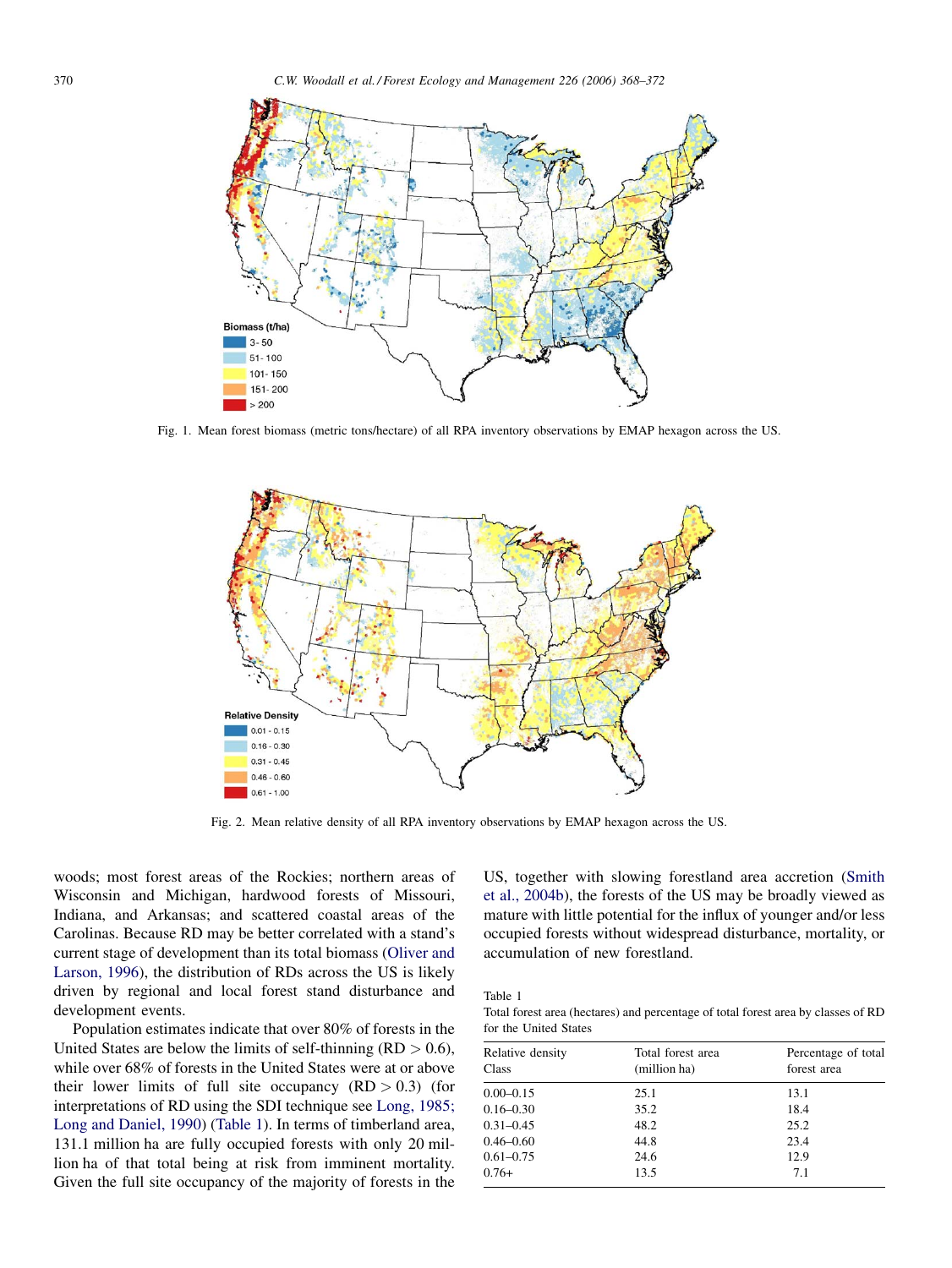<span id="page-3-0"></span>

Fig. 3. Standard errors for mean relative density of all RPA inventory observations by EMAP hexagon across the US.

The standard errors (S.E.) associated with mean RDs across the US indicate RD variability within EMAP hexagons (Fig. 3). For the majority of the US, the RD S.E.s are relatively small (between 0.000 and 0.075) indicating uniformity in site occupancies across large scales. Only in forests of the Pacific Northwest and Rocky Mountain states are RD SEs relatively large  $(>0.076)$  indicating a diversity of stand RDs across largescales. Overall, the dispersion of both mean RDs and associated SEs indicate that the majority of forests in the US are fully occupied in a contiguous manner (except for forest/rangeland intermixes of the western US).

A national-scale assessment of the RD of forests of the US has been hindered by the lack of appropriate inventory data and the myriad of tree species that complicate application of most relative density measures. This study presents application of a new RD assessment methodology along with an initial assessment of RD across the US; it is not intended as a sitespecific management tool. However, at large scales, this study's methodologies may be used to assess density reduction (fire hazard mitigation) and carbon stock accretion (ecosystem services) opportunities across the US. A national perspective of forest RD may best indicate the results of centuries of forest disturbance across the nation, while this study's results at smaller scales should be interpreted in terms of regional forest dynamics and current stand attributes.

# References

- Bechtold, W.A., Patterson, P.L. (Eds.), 2005. The enhanced Forest Inventory and Analysis National Sample Design and Estimation Procedures. SRS-80.. U.S. Department of Agriculture, Forest Service, Southern Research Station, Asheville, NC.
- Cochran, P.H., Geist, J.M., Clemens, D.L., Clausnitzer, R.R., Powell, D.C., 1994. Suggested stocking levels for forest stands in northeastern Oregon and southeastern Washington. Res. Note. PNW-513. U.S. Department of Agriculture/Pacific Northwest Research Station, Portland, OR.
- Drew, T.J., Flewelling, J.W., 1979. Stand density management: an alternative approach and its application to Douglas-fir plantations. For. Sci. 25, 518–532.
- Gingrich, S.F., 1967. Measuring and evaluating stocking and stand density in upland hardwood forests in central states. For. Sci. 13, 39–53.
- Keane, R.E., Rollins, M.G., McNicoll, C.H., Parsons, R.A., 2002. Integrating ecosystem sampling, gradient modeling, remote sensing, and ecosystem simulation to create spatially explicit landscape inventories. Gen. Tech. Rep. RMRS-92. U.S. Department of Agriculture, Forest Service/Rocky Mountain Research Station, Ft. Collins, CO.
- Krajicek, J.E., Brinkman, K.A., Gingrich, S.F., 1961. Crown competition—a measure of density. For. Sci. 7, 35–42.
- Long, J.N., 1985. A practical approach to density management. For. Chron. 61, 23–27.
- Long, J.N., 1995. Using stand density index to regulate stocking in uneven-aged stands. In: O'Hara, K. (Ed.), Uneven-aged Management—Opportunities, Constraints, and Methodologies. Misc. Pub. 56. Montana Forest and Conservation Experiment Station, Missoula, MT, pp. 110–122.
- Long, J.N., 1996. A technique for the control of stocking in two-storied stands. West. J. Appl. For. 11 (2), 59–61.
- Long, J.N., Daniel, T.W., 1990. Assessment of growing stock in uneven-aged stands. West. J. Appl. For. 5, 93–96.
- Oliver, C.D., Larson, B.C., 1996. Forest Stand Dynamics. John Wiley and Sons, New York.
- Overton, W.S., White, D., Stevens, D.L., 1990. Design report for EMAP (environmental monitoring and assessment program). EPA/600/3-91/053. U.S. Environmental Protection Agency, Office of Research and Development, Washington, DC.
- Reineke, L.H., 1933. Perfecting a stand-density index for even-aged stands. J. Agric. Res. 46, 627–638.
- Schmidt, K.M., Menakis, J.P., Hardy, C.C., Hann, W.J., Bunnell, D.L., 2002. Development of coarse-scale spatial data for wildland fire and fuel management. Gen. Tech. Rep. RMRS-87. U.S. Department of Agriculture, Forest Service/Rocky Mountain Research Station, Ft. Collins, CO.
- Shaw, J.D., 2000. Application of stand density index to irregularly structured stands. West. J. Appl. For. 15, 40–42.
- Smith, J.E., Heath, L.S., 2004. Carbon stocks and projections on public forestlands in the United States, 1952–2040. Environ. Manage. 33 (4), 433–442.
- Smith, J.E., Heath, L.S., Woodbury, P.B., 2004a. How to estimate forest carbon for large areas from inventory data. J. For. 102 (7), 25–31.
- Smith, W.B., Miles, P.D., Vissage, J.S., Pugh, S.A., 2004b. Forest resources of the United States, 2002. Gen. Tech. Rep. NC-241. U.S. Department of Agriculture, Forest Service, North Central Research Station, St. Paul, MN.
- U.S. Department of Agriculture, 1999. Wood handbook—Wood as an engineering material. Gen. Tech. Rep.FPL-113. U.S. Department of Agriculture, Forest Products Laboratory, Madison, WI.